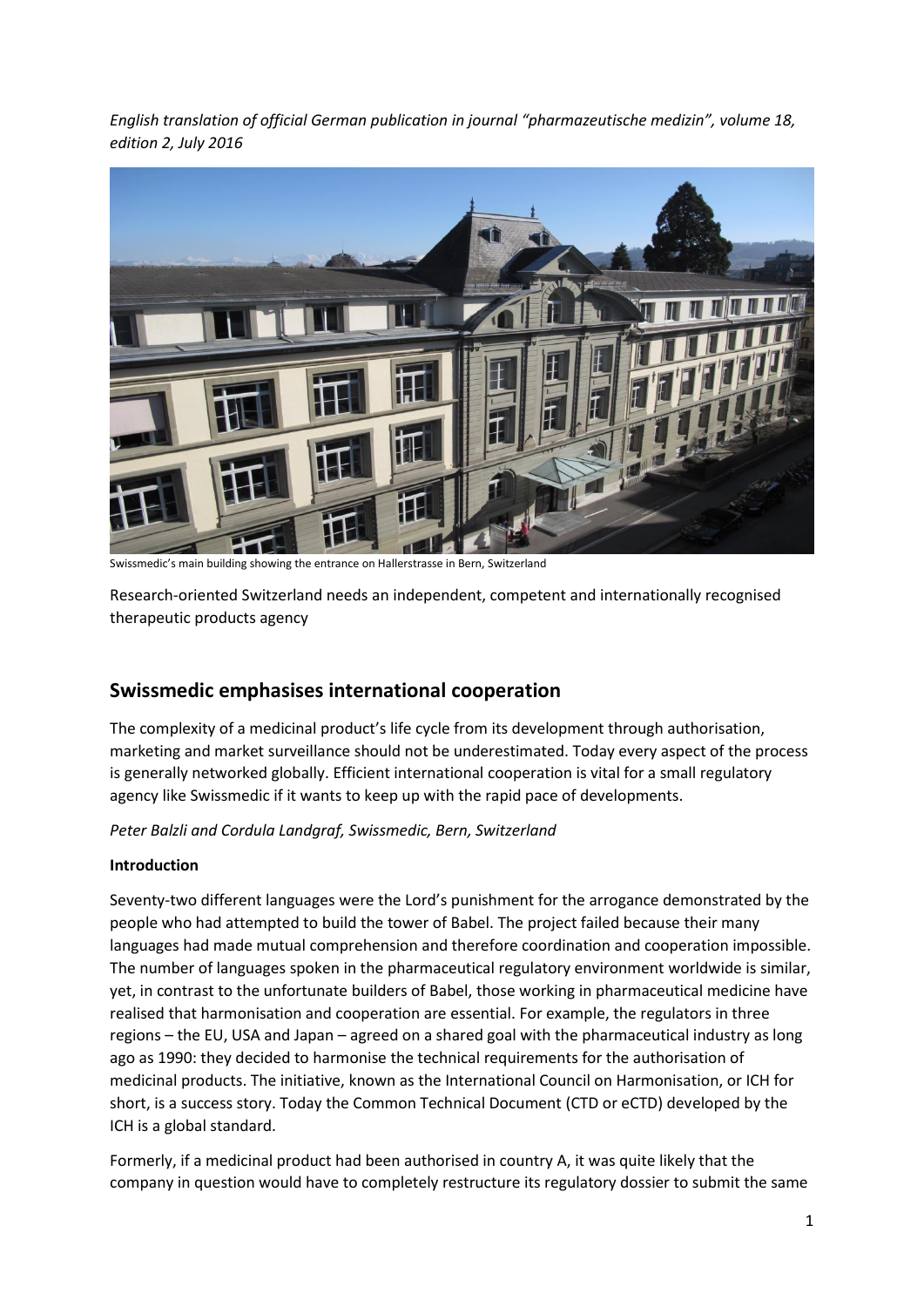product in country B. The authorities in each country had their own national rules and regulations determining what regulatory dossiers had to look like. This meant an enormous administrative effort for all concerned, something that neither the regulators nor the pharmaceutical industry were happy about. This provided the impetus for everyone to develop a standardised format. The result is widely known: the CTD and eCTD have gone a long way towards eliminating bureaucratic hurdles and duplication.

Terminology that was also developed by the ICH, the Medical Dictionary for Regulatory Activities (MedRA), even allows countries to speak a "common language".

Yet international collaboration is vital in other areas of medicinal product authorisation too.

The reasons why international cooperation is becoming ever more important are obvious. The therapeutic products industry today nearly always develops and manufactures medicinal products and medical devices on a global basis. In addition, healthcare research and development are constantly generating new findings, therapeutic approaches and technologies that have to be integrated into the regulatory environment. The increasing complexity of products, the supply chain and the operating environment combined with budgetary constraints makes it difficult even for larger authorities to fulfil their oversight functions on their own.

In this context, cross-border exchange is vital if effective protection that reflects the current state of science and technology is to be provided for the individual patient and for the population as a whole. The Swiss Therapeutic Products Agency, Swissmedic, and other internationally recognised regulators have therefore established collaboration with the authorities in other countries on various levels and using a number of instruments, and are now in the process of implementing this collaboration efficiently.

## **Background**

The development of Swissmedic's international collaboration can be divided into two phases. In the period between Swissmedic's establishment in 2002 and 2014, international collaboration was gradually built up and expanded. This was the period during which bilateral collaboration was established with internationally recognised authorities. In the coming years, Swissmedic will be using this basis to focus more closely on implementation of this collaboration and on the benefits for the Agency.

Hereby, the following principle applies: Swissmedic is internationally acknowledged as a wellnetworked therapeutic products authority and a professional, reliable partner. For this purpose, the Agency aligns itself with international standards and uses the relevant bilateral collaborations and international networks.

## **Categorisation**

International collaboration can be divided into two categories: bilateral and multilateral. Development cooperation is separate from international collaboration, being an activity that the Swiss Federal Council added to Swissmedic's performance mandate in 2013 with a separate budget and different objectives (see "Development cooperation" further below).

Overarching activities are coordinated by Networking (see Figure 1 on the next page).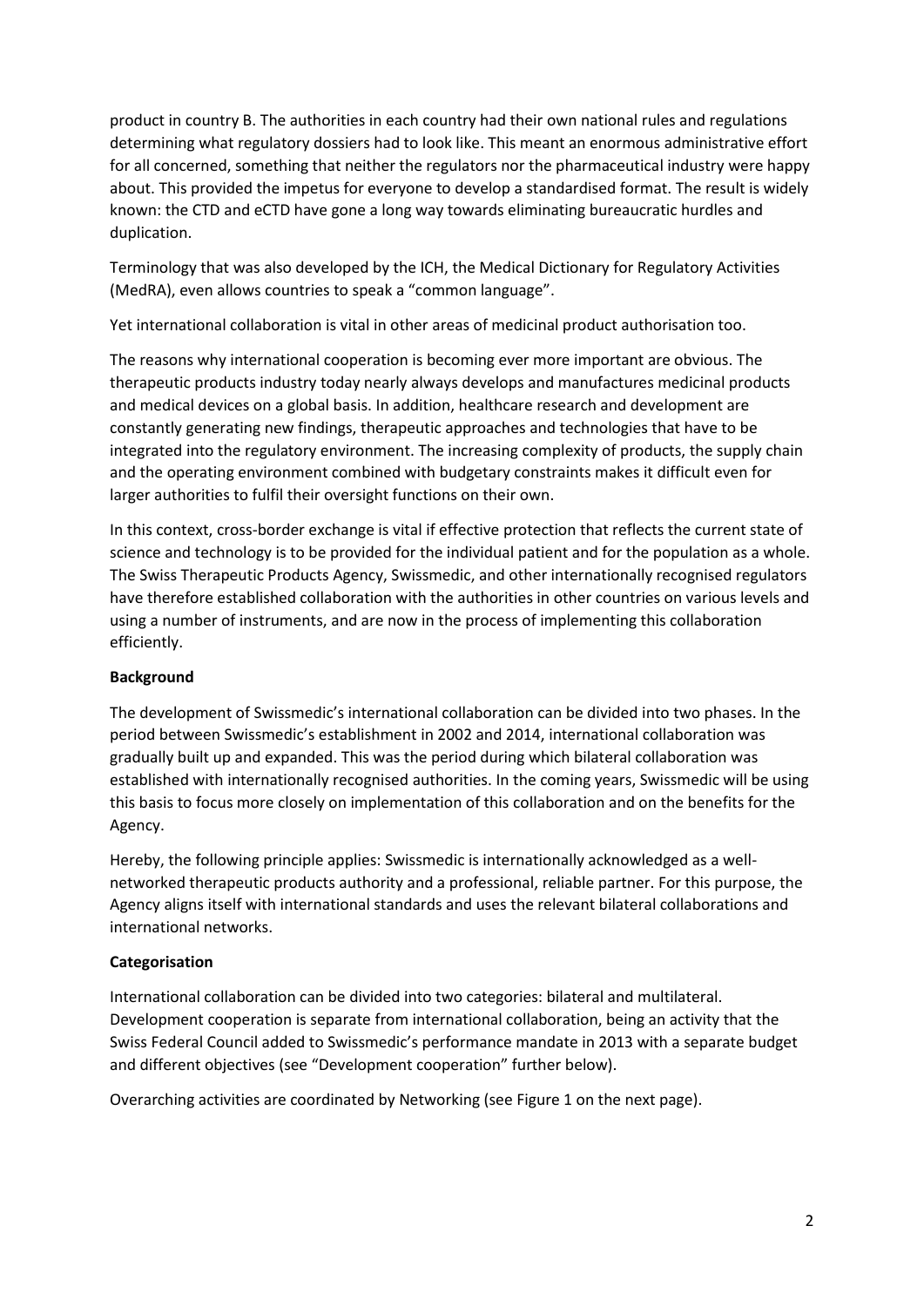## *Figure 1: Swissmedic's international cooperation*



International cooperation covers the following main activities:

- $-$  Information and experience sharing with partner authorities
- Participation in working groups/task forces/forums, follow-up and knowledge transfer
- Participation in international conferences and workshops

Cooperation is viewed as an ongoing process at different levels that build on each other. Sharing information and experience at the start of a cooperation builds confidence in the partner's way of working; the next step is to consider the potential to share work, e.g. by using results generated by the partner authority (see Figure 2 below).

#### *Figure 2: Levels of cooperation*



#### **Bilateral cooperation with partner authorities**

Bilateral cooperation with partner authorities is generally based on an agreement or a declaration of intent with no legal force. Switzerland and the European Union signed a declaration of intent of this kind in July 2015, for example. The declaration states that the parties to the agreement will "share non-public information on the safety, quality and efficacy of medicines, already authorised or under review, both in Switzerland and in the European Union (EU), in order to enhance public health protection".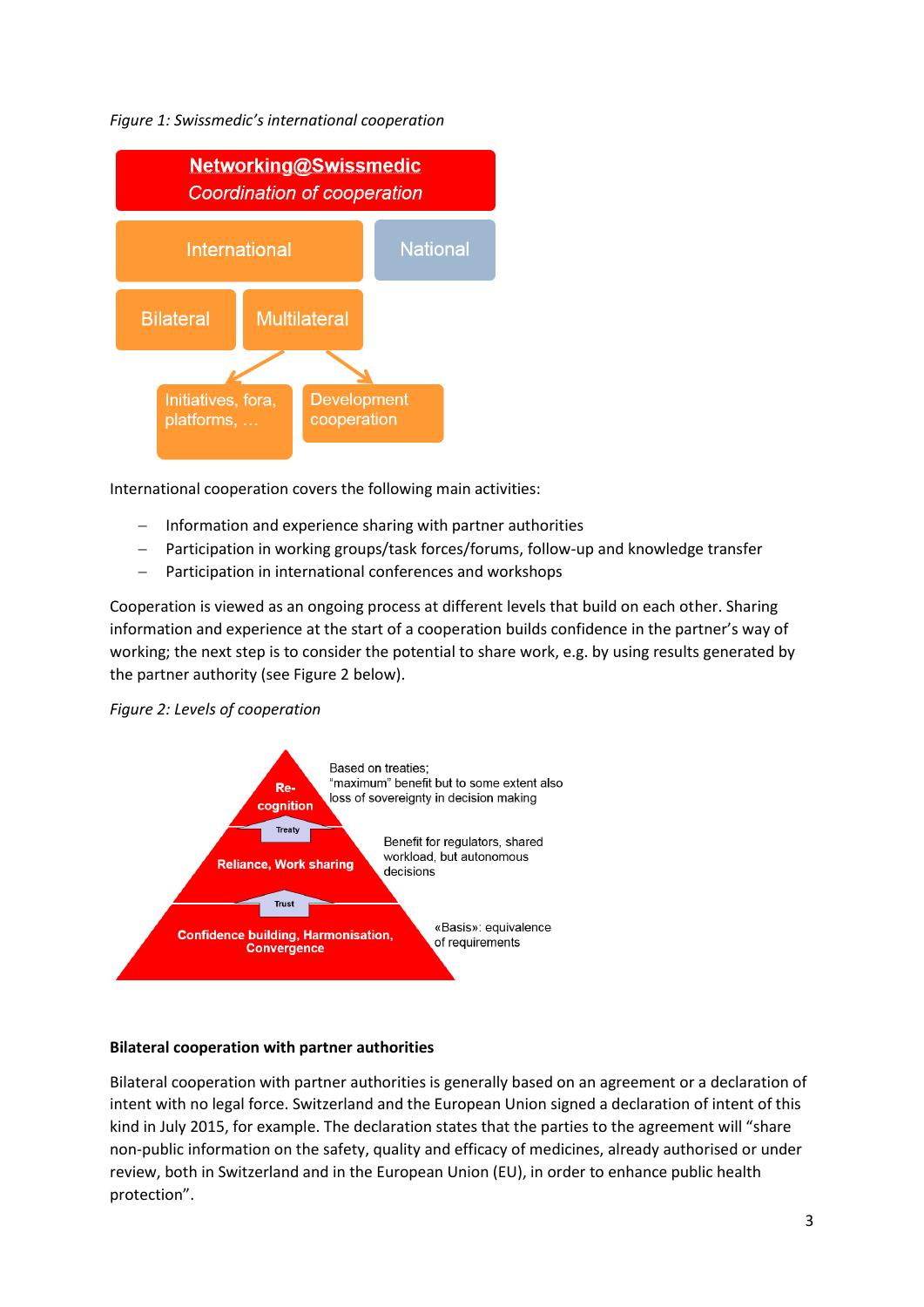Swissmedic has signed a total of sixteen bilateral agreements of this kind with regulatory agencies on all continents. The documents are published on the Swissmedic website [1].

## **Multilateral cooperation with international organisations and initiatives**

International cooperation on the regulation of therapeutic products is not only occurring at the bilateral level between individual authorities, it is increasingly taking place multilaterally on different platforms. Multilateral platforms to harmonise regulatory requirements may take the form of international initiatives or private associations (see Table 1) set up and supported by several national therapeutic products authorities or international organisations such as the World Health Organisation (WHO) or the Council of Europe. They cover the entire spectrum of therapeutic products regulation.

## *Table 1: Swissmedic's multilateral cooperation with international organisations and initiatives (not exhaustive)*

| <b>ACSS Consortium</b><br>Australie-Conodo-Singapore-Switzerkund Consortiam<br><b>Comment 144 Ed Ed Visa Conde</b> | Australia-Canada-Singapore-Switzerland Consortium (ACSS Consortium)                                                   |
|--------------------------------------------------------------------------------------------------------------------|-----------------------------------------------------------------------------------------------------------------------|
| Council of Europe                                                                                                  | Council of Europe (www.coe.int)                                                                                       |
| European Patients' Academy<br>On Therapeutic Innovation<br>EUPATI                                                  | European Patients' Academy on Therapeutic Innovation (EUPATI - www.eupati.eu)                                         |
|                                                                                                                    | International Coalition of Medicines Regulatory Authorities (ICMR - http://icmra.info)                                |
| armonisation for better health                                                                                     | International Council on Harmonisation (ICH - www.ich.org)                                                            |
| International Generic Drug<br>Regulators Programme                                                                 | International Generic Drug Regulators Programme (IGDRP - www.igdrp.com)                                               |
| i-p-r-f.or<br>International Pharmaceutical<br>Regulators Forum                                                     | International Pharmaceutical Regulators Forum (IPRF - www.i-p-r-f.org)                                                |
|                                                                                                                    | Organisation for Economic Co-operation and Development (OECD - www.oecd.org)                                          |
|                                                                                                                    | Pharmaceutical Inspection Convention and Pharmaceutical Inspection Co-operation Scheme<br>(PIC/S - www.picscheme.org) |
| orid Hea<br>ganization                                                                                             | World Health Organization (WHO - www.who.int)                                                                         |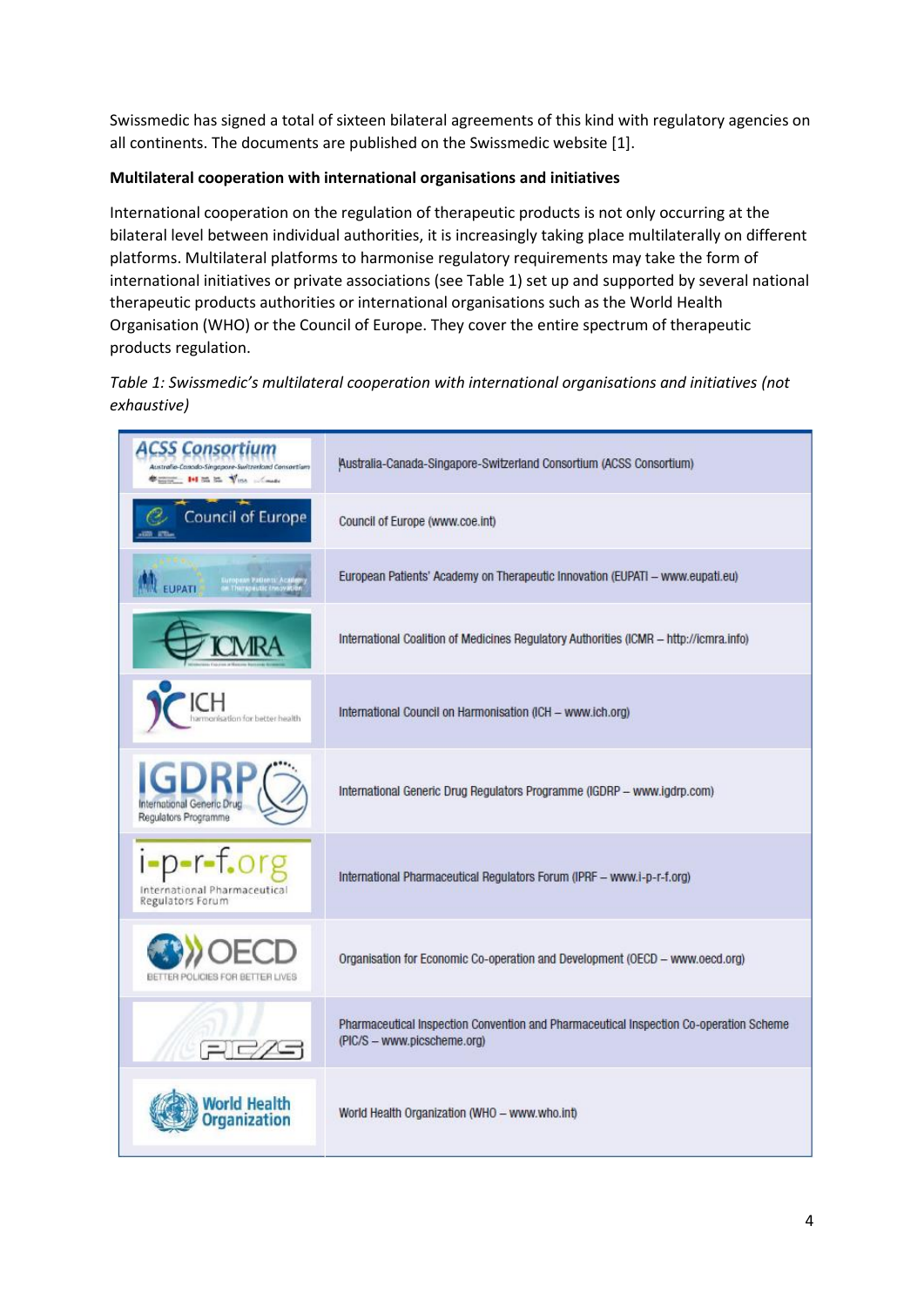Swissmedic is actively involved in the committees and working groups pertinent to the Agency's role that have been set up by these platforms. The precondition for the Agency's active participation is a concrete benefit in terms of fulfilling its legal mandate to ensure the protection of public health.

In the light of this, involvement in the ICH has been one of Swissmedic's top priorities since the Agency was established. For many years, Swissmedic had observer status representing the European Free Trade Association (EFTA). It was granted full membership in June 2014 in recognition of its many years of active participation and is now represented in the new ICH organisational structure both in the Assembly and in the Management Committee [2].

A further example of multilateral cooperation is the ACSS Consortium (ACSS stands for **A**ustralia, **C**anada, **S**ingapore, **S**witzerland) established in 2007 as a collaborative undertaking between the regulatory authorities of the four countries.

This example is a good illustration of the different levels of cooperation. To begin with, the focus was on experience and information sharing, which provided an opportunity to get to know the other regulators' way of working; now a number of projects have been set up to enable the Consortium to review and test options for sharing the workload. Confidence in the partner's way of working is a vital prerequisite here.

Benefit-oriented cooperation means that it is important to analyse the individual activities regularly for the benefits they offer and to adapt them as necessary. Horizon scanning can be an extremely useful tool here. This is a process in which the regulatory environment is monitored and evaluated to identify new developments and trends (see Figure 3).

*Figure 3: Swissmedic's "Horizon Scanning"* 



#### **Development cooperation**

Development cooperation is a relatively new activity for Swissmedic. It focuses on the memorandum of understanding signed in January 2014 by the Bill & Melinda Gates Foundation, the Federal Department of Home Affairs (FDHA) and the Federal Department of Foreign Affairs (FDFA).

The overriding priority of this partnership is to accelerate and improve access to high-quality, lifesaving medicines for people in low-income countries. The aim is to enhance the efficiency of the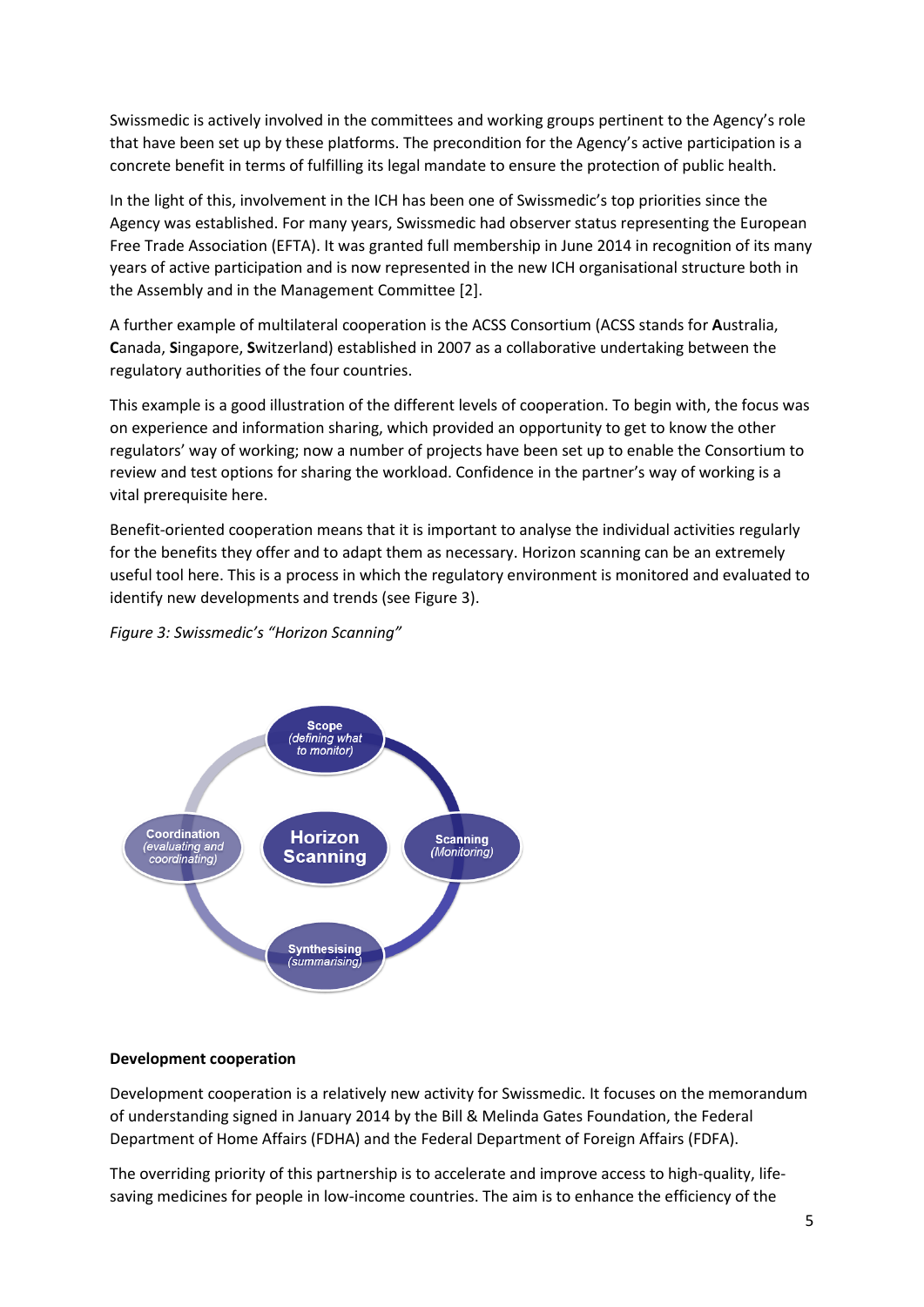regulatory review and approval procedure by having stakeholders focus on activities with high added value and reinforcing the ability of the regulatory authorities to protect the health of the people they represent. The primary emphasis is initially on regulators in the sub-Saharan countries, although other regions may be subsequently included.

## **Conclusion**

If it did not network internationally, Swissmedic would lose touch with the constantly changing regulatory environment. This would also have repercussions for Switzerland as a centre of pharmaceutical research in which an independent, competent and internationally recognised domestic therapeutic products agency plays a major role.

A clear strategic alignment for cooperation is therefore important for a small agency like Swissmedic. Clear objectives and criteria are vital in view of the complexity of the task. Cooperation is only sustainable if it involves both give AND take. For efficiency reasons, Swissmedic is increasingly focusing on initiatives approached through multilateral cooperation.

It is clear that NO therapeutic products agency today can handle all tasks on its own. A smoothly functioning, efficient regulator that is not internationally networked is inconceivable today.

## **Authors**

**Peter Balzli** is Head of Communication at Swissmedic. An economist by training, he was previously a journalist and has worked as Swiss Television's foreign correspondent in Paris and London.



**Cordula Landgraf** has been Head of Networking at Swissmedic since August 2007. A pharmacist by training, she has over 15 years of experience in Regulatory Affairs.



**Contact** networking@swissmedic.ch